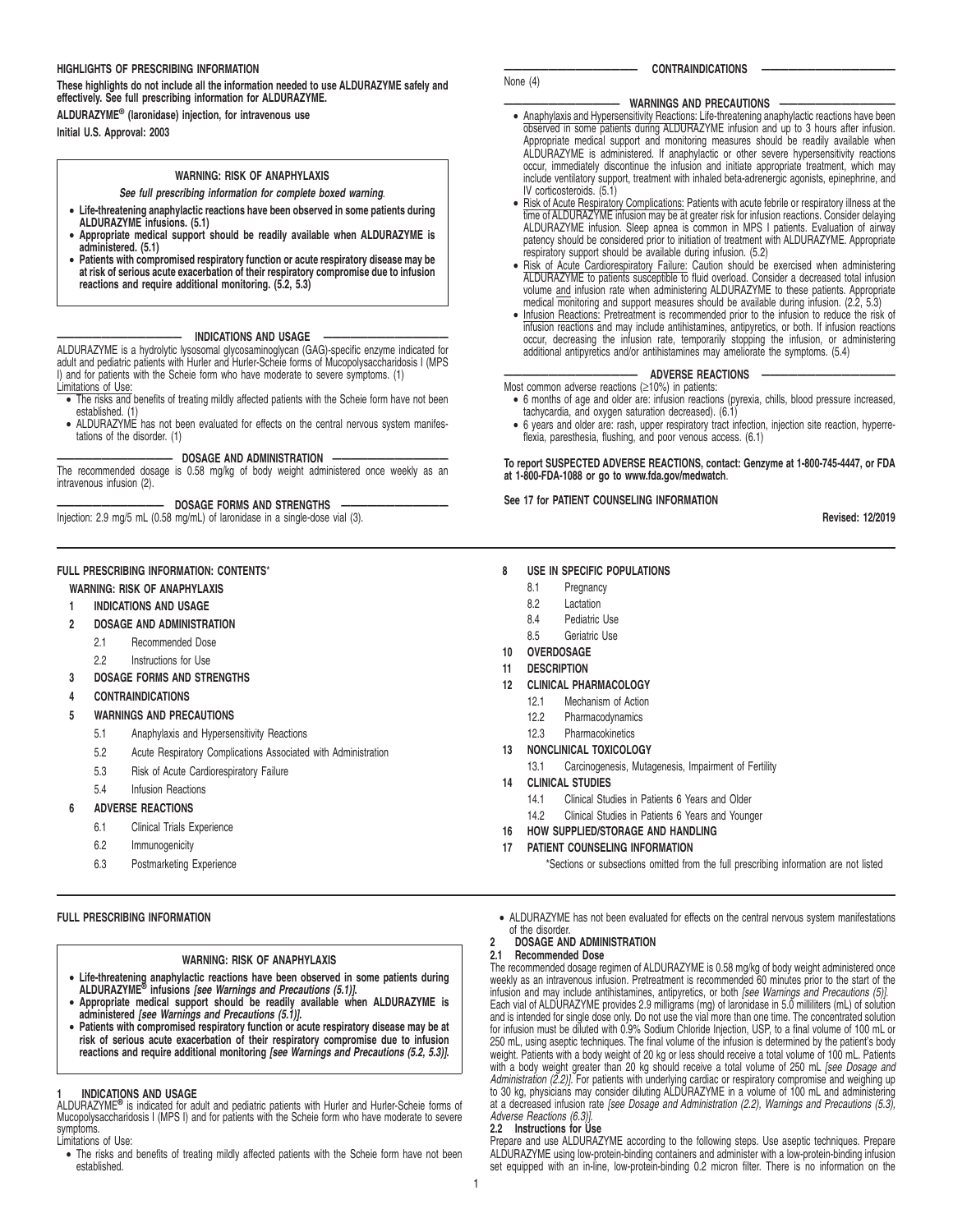compatibility of diluted ALDURAZYME with glass containers.

1. Determine the number of vials to be diluted based on the patient's weight and the recommended dose of 0.58 mg/kg, using the following equation:

Patient's weight (kg) × 1 mL/kg of ALDURAZYME = Total number of mL of ALDURAZYME Total number of mL of ALDURAZYME ÷ 5 mL per Vial = Total number of Vials.

- 2. Round up to the next whole vial. Remove the required number of vials from the refrigerator to
- allow them to reach room temperature. Do not heat or microwave vials. 3. Before withdrawing the ALDURAZYME from the vial, visually inspect each vial for particulate matter and discoloration. The ALDURAZYME solution should be clear to slightly opalescent and colorless to pale yellow. Some translucency may be present in the solution. Do not use if the solution is discolored or if there is particulate matter in the solution.
- 4. Withdraw and discard a volume of the 0.9% Sodium Chloride Injection, USP from the infusion bag, equal to the volume of ALDURAZYME concentrate to be added.
- 5. Slowly withdraw the calculated volume of ALDURAZYME from the appropriate number of vials using caution to avoid excessive agitation. Do not use a filter needle, as this may cause agitation. Agitation may denature ALDURAZYME, rendering it biologically inactive.
- 6. Slowly add the ALDURAZYME solution to the 0.9% Sodium Chloride Injection, USP using care to avoid agitation of the solutions. Do not use a filter needle.
- 7. Gently rotate the infusion bag to ensure proper distribution of ALDURAZYME. Do not shake the solution.
- 8. The entire infusion volume (100 mL for patients weighing 20 kg or less and 250 mL for patients weighing greater than 20 kg) should be delivered over approximately 3 to 4 hours. The initial infusion rate of 10 µg/kg/hr may be incrementally increased every 15 minutes during the first hour,<br>as tolerated, until a maximum infusion rate of 200 µg/kg/hr is reached. The maximum rate is then<br>maintained for the remain
- 9. Administer the diluted ALDURAZYME solution to patients using a low-protein-binding infusion set equipped with a low-protein-binding 0.2 µm in-line filter.

### **Table 1: Incremental Rates for 100 mL ALDURAZYME® Infusion (For use with Patients Weighing 20 kg or Less)**

| <b>Infusion Rate</b>                                 | Criteria for Increasing Infusion Rate                   |  |  |
|------------------------------------------------------|---------------------------------------------------------|--|--|
| 2 mL/hour x 15 minutes (10 mcg/<br>kg/hr)            | Obtain vital signs, if stable then increase the rate to |  |  |
| 4 mL/hour x 15 minutes (20 mcg/<br>kg/hr)            | Obtain vital signs, if stable then increase the rate to |  |  |
| 8 mL/hour x 15 minutes (50 mcg/<br>kg/hr)            | Obtain vital signs, if stable then increase the rate to |  |  |
| 16 mL/hour $\times$ 15 minutes (100<br>mcq/kq/hr)    | Obtain vital signs, if stable then increase the rate to |  |  |
| 32 mL/hour $\times \sim 3$ hours (200 mcg/<br>kg/hr) | For the remainder of the infusion.                      |  |  |

### **Table 2: Incremental Rates for 250 mL ALDURAZYME® Infusion (For use with Patients Weighing Greater than 20 kg)**

| <b>Infusion Rate</b>                                  | Criteria for Increasing Infusion Rate                   |
|-------------------------------------------------------|---------------------------------------------------------|
| 5 mL/hour x 15 minutes (10 mcq/<br>kg/hr)             | Obtain vital signs, if stable then increase the rate to |
| 10 mL/hour $\times$ 15 minutes (20 mcg/<br>kg/hr)     | Obtain vital signs, if stable then increase the rate to |
| 20 mL/hour x 15 minutes (50 mcg/<br>kg/hr)            | Obtain vital signs, if stable then increase the rate to |
| 40 mL/hour $\times$ 15 minutes (100<br>mcg/kg/hr)     | Obtain vital signs, if stable then increase the rate to |
| 80 mL/hour x approximately 3<br>hours (200 mcg/kg/hr) | For the remainder of the infusion.                      |

ALDURAZYME does not contain any preservatives; therefore, after dilution with saline, the infusion bags should be used immediately. If immediate use is not possible, the diluted solution should be stored refrigerated at 2°C to 8°C (36°F to 46°F) for up to 36 hours. Other than during infusion, room temperature storage of diluted solution is not recommended. Any unused product or waste material should be discarded and disposed of in accordance with local requirements.

ALDURAZYME must not be administered with other medicinal products in the same infusion. The compatibility of ALDURAZYME in solution with other products has not been evaluated.<br>3 DOSAGE FORMS AND STRENGTHS

# **3 DOSAGE FORMS AND STRENGTHS**

Injection: 2.9 mg/5 mL (0.58 mg/mL) of laronidase as a colorless to pale yellow, clear to slightly opalescent solution in a single-dose vial **4 CONTRAINDICATIONS**

None.

**5 WARNINGS AND PRECAUTIONS**

# **5.1 Anaphylaxis and Hypersensitivity Reactions**

Anaphylaxis and serious hypersensitivity reactions have been observed in patients during or up to 3 hours after ALDURAZYME infusions. Some of these reactions were life-threatening and included respiratory failure, respiratory distress, stridor, tachypnea, bronchospasm, obstructive airways disorder, hypoxia, hypotension, bradycardia, and urticaria. If anaphylactic or other serious hypersensitivity reactions occur, immediately discontinue the infusion of ALDURAZYME and initiate appropriate medical treatment. Caution should be exercised if epinephrine is being considered for use in patients with MPS I due to the increased prevalence of coronary artery disease in these patients. Interventions have included resuscitation, mechanical ventilatory support, emergency tracheotomy, hospitalization, and treatment with inhaled beta-adrenergic agonists, epinephrine, and intravenous corticosteroids [see Adverse Reactions (6)].

In clinical studies and postmarketing safety experience with ALDURAZYME, approximately 1% of patients experienced severe or serious hypersensitivity reactions. In patients with MPS I, pre-existing upper airway obstruction may have contributed to the severity of some reactions. Due to the potential for severe hypersensitivity reactions, appropriate medical support should be readily available when ALDURAZYME is administered. Because of the potential for recurrent reactions, some patients who experience initial severe reactions may require prolonged observation.

The risks and benefits of re-administering ALDURAZYME following an anaphylactic or severe hypersensitivity reaction should be considered. Extreme care should be exercised, with appropriate resuscitation measures available, if the decision is made to re-administer the product.

# **5.2 Acute Respiratory Complications Associated with Administration**

Patients with an acute febrile or respiratory illness at the time of ALDURAZYME infusion may be at greater risk for infusion reactions. Careful consideration should be given to the patient's clinical status<br>prior to administration of ALDURAZYME and consider delaying ALDURAZYME infusion. One patient<br>with acute bronchitis infusion that resolved without intervention. The patient's respiratory symptoms returned within 30 minutes of completing the infusion and responded to bronchodilator therapy. Approximately 6 hours after the infusion, the patient experienced coughing, then respiratory arrest, and died.

Sleep apnea is common in MPS I patients. Evaluation of airway patency should be considered prior to initiation of treatment with ALDURAZYME. Patients using supplemental oxygen or continuous positive airway pressure (CPAP) during sleep should have these treatments readily available during infusion in the event of an infusion reaction, or extreme drowsiness/sleep induced by antihistamine use. **5.3 Risk of Acute Cardiorespiratory Failure**

Caution should be exercised when administering ALDURAZYME to patients susceptible to fluid overload, or patients with acute underlying respiratory illness or compromised cardiac and/or respiratory function for whom fluid restriction is indicated. These patients may be at risk of serious exacerbation of their cardiac or respiratory status during infusions. Appropriate medical support and monitoring measures should be readily available during ALDURAZYME infusion, and some patients may require prolonged observation times that should be based on the individual needs of the patient [see Adverse Reactions (6.3)].

### **5.4 Infusion Reactions**

Because of the potential for infusion reactions, patients should receive antipyretics and/or antihistamines prior to infusion. If an infusion reaction occurs, regardless of pretreatment, decreasing the infusion rate, temporarily stopping the infusion, or administering additional antipyretics and/or antihis-<br>tamines may ameliorate the symptoms *[see Adverse Reactions (6.1, 6.3)]*.

# **6 ADVERSE REACTIONS**

- Serious and or clinically significant adverse reactions described elsewhere in labeling include:
- Anaphylaxis and Hypersensitivity Reactions [see Warnings and Precautions (5.1)]
- Acute Respiratory Complications Associated with Administration [see Warnings and Precautions (5.2)]
- Risk of Acute Cardiorespiratory Failure [see Warnings and Precautions (5.3)]
- Infusion Reactions [see Warnings and Precautions (5.4)]

# **6.1 Clinical Trials Experience**

Because clinical trials are conducted under widely varying conditions, adverse reaction rates observed in the clinical trials of a drug cannot be directly compared to rates in the clinical trials of another drug and may not reflect the rates observed in clinical practice.

The most serious adverse reactions reported with ALDURAZYME treatment during clinical trials were anaphylactic and hypersensitivity reactions. Most adverse reactions reported in clinical trials were considered disease-related and unrelated to study drug. The most common adverse reactions were infusion reactions. The frequency of infusion reactions decreased over time with continued use of ALDURAZYME, and the majority of reactions were classified as being mild to moderate in severity. Most infusion reactions requiring intervention were ameliorated with slowing of the infusion rate, temporarily stopping the infusion, with or without administering additional treatments including antihistamines, antipyretics, or both.

### Clinical Trials in Patients 6 Years and Older

A 26-week, double-blind, placebo-controlled clinical study (Study 1) of ALDURAZYME was conducted in 45 patients with MPS I, ages 6 to 43 years old, gender evenly distributed (N=23 females and 22<br>males). Of these 45 patients, 1 was clinically assessed as having Hurler form, 37 Hurler-Scheie, and<br>7 Scheie. Patients were week for 26 weeks or placebo. All patients were treated with antipyretics and antihistamines prior to the infusions. Infusion reactions were reported in 32% (7 of 22) of ALDURAZYME-treated patients. The most commonly reported infusion reactions regardless of treatment group were flushing, pyrexia,<br>headache, and rash. Flushing occurred in 5 patients (23%) receiving ALDURAZYME; the other<br>reactions were less frequent. Less c edema), hypotension, paresthesia, feeling hot, hyperhidrosis, tachycardia, vomiting, back pain, and cough. Other reported adverse reactions included bronchospasm, dyspnea, urticaria and pruritus. Table 3 enumerates adverse reactions and selected laboratory abnormalities that occurred during the placebo-controlled study (Study 1) that were reported in at least 2 patients more in the ALDURAZYME group than in the placebo group.

| Table 3: Summary of Adverse Reactions that Occurred in 2 Patients More in the             |
|-------------------------------------------------------------------------------------------|
| ALDURAZYME <sup>®</sup> Group than in the Placebo Group in the 26-Week Placebo-controlled |
| Study (Study 1)                                                                           |

| MedDRA System Organ Class (SOC)<br>MedDRA Preferred Term | (N=22)<br>ALDURAZYME<br>$n$ (%) | (N=23)<br>Placebo<br>$n$ (%) |
|----------------------------------------------------------|---------------------------------|------------------------------|
| Blood and lymphatic system disorders                     |                                 |                              |
| Thrombocytopenia                                         | 2(9)                            |                              |
| Eye disorders                                            |                                 |                              |
| Corneal opacity                                          | 2(9)                            | Λ                            |
| General disorders and administration site conditions     |                                 |                              |
| Chest pain                                               | 2(9)                            | Λ                            |
| Face edema                                               | 2(9)                            |                              |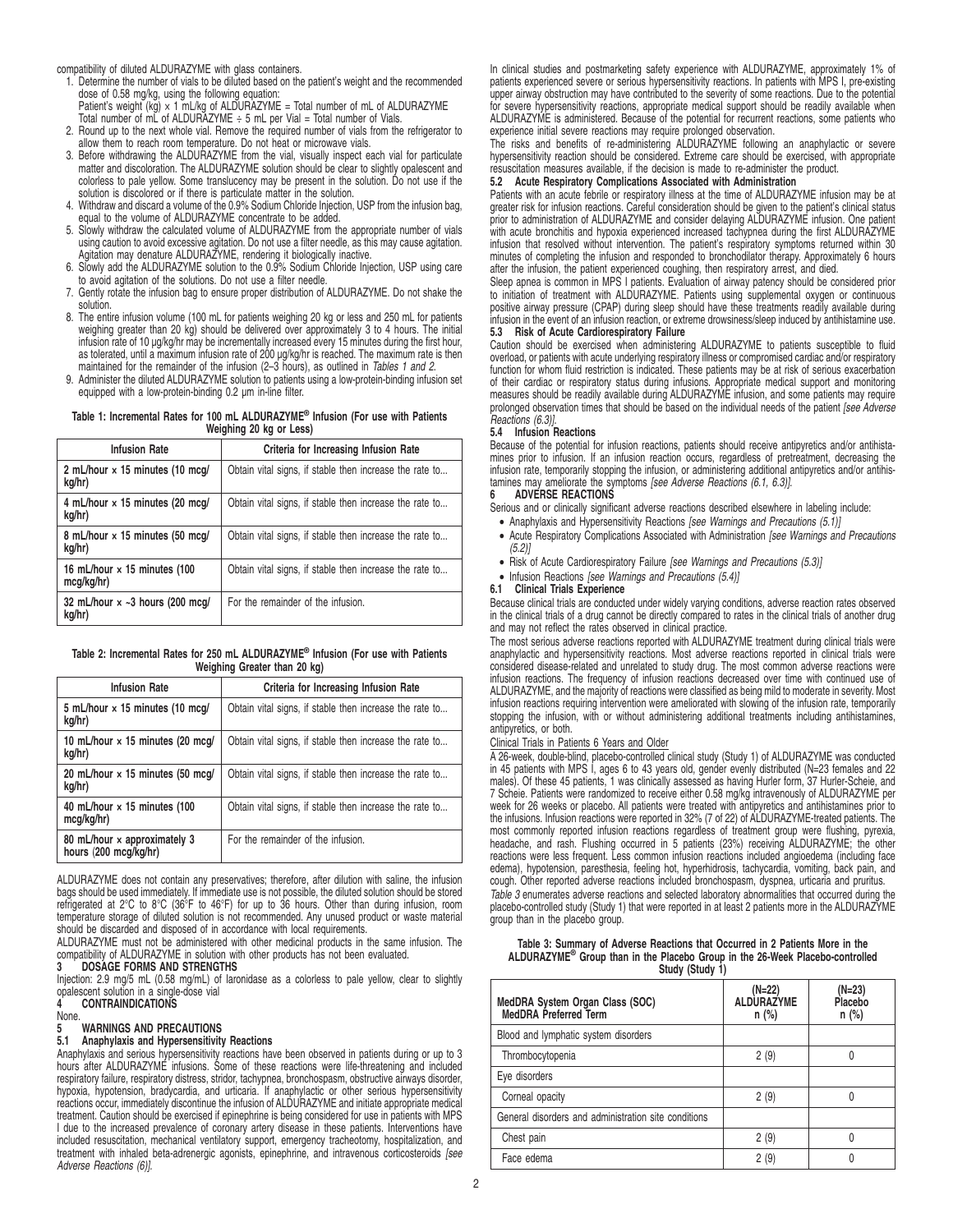| Table 3: Summary of Adverse Reactions that Occurred in 2 Patients More in the             |  |  |  |  |
|-------------------------------------------------------------------------------------------|--|--|--|--|
| ALDURAZYME <sup>®</sup> Group than in the Placebo Group in the 26-Week Placebo-controlled |  |  |  |  |
| Study (Study 1) (continued)                                                               |  |  |  |  |

| MedDRA System Organ Class (SOC)<br>MedDRA Preferred Term | (N=22)<br><b>ALDURAZYME</b><br>$n$ (%) | (N=23)<br>Placebo<br>n (%) |
|----------------------------------------------------------|----------------------------------------|----------------------------|
| Gravitational edema                                      | 2(9)                                   | 0                          |
| Injection site pain                                      | 2(9)                                   | 0                          |
| Injection site reaction                                  | 4(18)                                  | 2(9)                       |
| Hepatobiliary disorders                                  |                                        |                            |
| Hyperbilirubinemia                                       | 2(9)                                   | 0                          |
| Infections and infestations                              |                                        |                            |
| Abscess                                                  | 2(9)                                   | 0                          |
| Upper respiratory tract infection                        | 7(32)                                  | 4(17)                      |
| Nervous system disorders                                 |                                        |                            |
| Hyperreflexia                                            | 3(14)                                  | $\Omega$                   |
| Paresthesia                                              | 3(14)                                  | 1 $(4)$                    |
| Skin and subcutaneous tissue disorders                   |                                        |                            |
| Rash                                                     | 8(36)                                  | 5(22)                      |
| Vascular disorders                                       |                                        |                            |
| Hypotension                                              | 2(9)                                   | 0                          |
| Poor venous access                                       | 3(14)                                  | 0                          |

All 45 patients who completed the placebo-controlled study (Study 1) continued treatment in an open-label, uncontrolled extension study (Study 2). All patients received ALDURAZYME 0.58 mg/kg of body weight once weekly for up to 182 weeks. The most serious adverse reactions reported with ALDURAZYME infusions in Study 2 were anaphylactic and hypersensitivity reactions [see Warnings and Precautions (5)]. The most common adverse reactions requiring intervention were infusion reactions reported in 49% (22 of 45) of patients treated with ALDURAZYME. The most commonly reported infusion reactions included rash (13%), flushing (11%), pyrexia (11%), headache (9%), abdominal pain or discomfort (9%), and injection site reaction (9%). Less commonly reported infusion reactions included nausea (7%), diarrhea (7%), feeling hot or cold (7%), vomiting (4%), pruritus (4%), arthralgia (4%), and urticaria (4%). Additional common adverse reactions included back pain and musculoskeletal pain.

Clinical Trials in Patients 6 Years and Younger Study 3 was a 52-week, open-label, uncontrolled study of 20 MPS I patients, ages 6 months to 5 years old (at enrollment). Sixteen patients were clinically assessed as having the Hurler form, and 4 had the Hurler-Scheie form. All 20 patients received ALDURAZYME at 0.58 mg/kg of body weight once weekly for 26 weeks and up to 52 weeks. All patients were treated with antipyretics and antihistamines prior to the infusions.

The most commonly reported serious adverse events (regardless of relationship) reported with ALDURAZYME infusions in Study 3 were otitis media (20%), and central venous catheterization required for ALDURAZYME infusion (15%).

The nature and severity of infusion reactions were similar between the older and less severely affected patients in Studies 1 and 2, and the younger, more severely affected patients in Study 3. The most commonly reported adverse reactions in Study 3 were infusion reactions reported in 35% (7 of 20) of patients and included pyrexia (30%), chills (20%), blood pressure increased (10%), tachycardia (10%), and oxygen saturation decreased (10%). Other commonly reported infusion reactions occurring in ≥5% of patients were pallor, tremor, respiratory distress, wheezing, crepitations (pulmonary), pruritus, and rash.

# **6.2 Immunogenicity**

As with all the therapeutic proteins, there is potential for immunogenicity. The incidence of antibody formation is highly dependent on the sensitivity and specificity of the assay. Additionally, the observed incidence of antibody (including neutralizing antibody) positivity in an assay may be influenced by several factors including assay methodology, sample handling, timing of sample collection, concomitant medications, and underlying disease. For these reasons, comparison of the incidence of antibodies in the studies described below with the incidence of antibodies in other studies or to other to laronidase products may be misleading.

In clinical trials, 99 of 102 patients (97%) treated with ALDURAZYME were positive for IgG antibodies to ALDURAZYME. No correlation was demonstrated between the presence of IgG anti-ALDURAZYME antibodies and therapeutic response (6 MWT and FVC) or the occurrence of hypersensitivity reactions. Potential for antibody neutralization of cellular uptake has not been assessed. No consistent association was demonstrated between the presence of antibodies that neutralize enzymatic activity and therapeutic response.

The data reflect the percentage of patients whose test results were considered positive for antibodies to ALDURAZYME using a specific enzyme-linked immunosorbent assay (ELISA) and confirmed by radio-immunoprecipitation (RIP). ALDURAZYME IgG antibodies were reported as titers. Drug specific antibody was detected in 42 of the 45 patients (93.3%) treated in Study 1 and Study 2. The mean time to seroconversion was 51 days in patients 6 years and older. In Study 3, all patients (100%) 5 years old or younger developed IgG antibodies against ALDURAZYME with a mean time to seroconversion

of 26 days *[see Clinical Studies (14)].*<br>Nine patients in Study 1 and Study 2, collectively, who experienced severe infusion reactions were tested for ALDURAZYME-specific IgE antibodies and complement activation. IgE testing was performed by ELISA, and complement activation was measured by the Quidel Enzyme Immunoassay. One of the nine patients had an anaphylactic reaction consisting of urticaria and airway obstruction and tested positive for both ALDURAZYME-specific IgE binding antibodies and complement activation. None of the patients in the open-label clinical study of patients 5 years old or younger (Study 3) tested positive for IgE.

Other hypersensitivity reactions were also seen in patients receiving ALDURAZYME [see Adverse Reactions (6.1, 6.3)].

In the postmarketing setting, approximately 1% of patients experienced severe or serious infusion hypersensitivity reactions and tested positive for IgE. Of these IgE-positive patients, some have discontinued treatment, but some have been successfully re-challenged. The clinical significance of IgE antibodies has not been established.

### **6.3 Postmarketing Experience**

The following adverse reactions have been identified during post approval use of ALDURAZYME. Because these reactions are reported voluntarily from a population of uncertain size, it is not always possible to reliably estimate their frequency or establish a causal relationship to drug exposure.

In postmarketing experience with ALDURAZYME, severe and serious infusion reactions have been reported, some of which were life-threatening, including anaphylactic shock *[see Boxed Warning and*<br>Warnings and Precautions (5)] and laryngeal edema.

Adverse reactions resulting in death reported in the postmarketing setting with ALDURAZYME treatment included cardiorespiratory arrest, respiratory failure, cardiac failure, and pneumonia. These events have been reported in MPS I patients with significant underlying disease.

Additional adverse reactions included fatigue, edema peripheral, erythema and cyanosis.

There have been a small number of reports of extravasation in patients treated with ALDURAZYME. There have been no reports of tissue necrosis associated with extravasation.<br>8 USE IN SPECIFIC POPULATIONS

# **8 USE IN SPECIFIC POPULATIONS**

# **8.1 Pregnancy**

# Pregnancy Exposure Registry

An MPS I Registry has been established and pregnant women with MPS I should be encouraged to enroll in the pregnancy sub-registry. For more information, visit www.registrynxt.com or call 1-800- 745-4447 ext. 15500.

### Risk Summary

Available data from published case reports and postmarketing experience with ALDURAZYME use in pregnant women are insufficient to evaluate for a drug-associated risk of major birth defects, miscarriage, or adverse maternal or fetal outcomes. No evidence of fetal harm has been observed in rats when laronidase was administered during organogenesis at doses up to 6.2 times the recommended human dose (see Data).

The estimated background risk of major birth defects and miscarriage for the indicated population is unknown. All pregnancies have a background risk of birth defects, loss, or other adverse outcomes. In the U.S. general population, the estimated background risk of major birth defects and miscarriage in clinically recognized pregnancies is 2% to 4% and 15% to 20%, respectively.

# Clinical Considerations

Disease-associated maternal and embryo/fetal risk

Pregnancy can exacerbate preexisting clinical manifestations of MPS and lead to adverse pregnancy outcomes for both mother and fetus.

# Data

Animal Data

When laronidase was administered to pregnant female rats during organogenesis (gestation days [GD] 7-17) at doses of 0, 0.036, 0.36 or 3.6 mg/kg/day intravenously (equivalent to 7.3, 73.1, 730.8 units/kg/day) decreased maternal body weight gains and food consumption were observed with no corresponding effects on reproductive and litter parameters including number and distribution of corpora lutea, implantations and early and late resorptions at doses up to 3.6 mg/kg/day (6.2 times the recommended human dose of 0.58 mg/kg on a mg/kg basis). Laronidase has not been evaluated for effects on embryo-fetal development in any other species.

# **8.2 Lactation**

# Risk Summary

There are no available data on the presence of laronidase in human milk or the effects on milk production. No adverse effects have been reported in breastfed infants in a few postmarketing cases of laronidase use in lactating women. The developmental and health benefits of breastfeeding should be considered along with the mother's clinical need for ALDURAZYME and any potential adverse effects on the breastfed child from ALDURAZYME or from the underlying maternal condition.

Lactating women with MPS I are encouraged to enroll in the MPS I Registry. For more information, visit www.registrynxt.com or call 1-800-745-4447 ext. 15500.

### **8.4 Pediatric Use**

The safety and effectiveness of ALDURAZYME was assessed in a 52-week, open-label, uncontrolled clinical study in 20 patients with MPS I, ages 6 months to 5 years old, and was found to be similar<br>to the safety and effectiveness of ALDURAZYME in pediatric patients 6 to 18 years, and adults *[see* Adverse Reactions (6.1), Clinical Studies (14)].

### **8.5 Geriatric Use**

Clinical studies of ALDURAZYME did not include patients aged 65 and over. It is not known whether they respond differently from younger patients.

### **10 OVERDOSAGE**

There have been no reports of overdose with ALDURAZYME. In clinical studies, a small number of patients received doses up to 1.2 mg/kg body weight once weekly or 1.8 mg/kg body weight every other week**.** Adverse events reported in patients receiving 1.2 mg/kg body weight once weekly or 1.8 mg/kg body weight every other week were similar to the adverse events reported by patients treated with 0.58 mg/kg body weight once weekly.<br>11 DESCRIPTION

### **11 DESCRIPTION**

ALDURAZYME (laronidase) is a polymorphic variant of the human enzyme  $\alpha$ -L-iduronidase that is produced by recombinant DNA technology in a Chinese hamster ovary cell line. α-L-iduronidase (glycosaminoglycan α-L-iduronohydrolase, EC 3.2.1.76) is a lysosomal hydrolase that catalyzes the hydrolysis of terminal α-L-iduronic acid residues of dermatan sulfate and heparan sulfate.

Laronidase is a glycoprotein with a molecular weight of approximately 83 kD. The predicted amino acid sequence of the recombinant form, as well as the nucleotide sequence that encodes it, are identical to a polymorphic form of human α-L-iduronidase. The recombinant protein is comprised of 628 amino acids after cleavage of the N-terminus and contains 6 N-linked oligosaccharide modification sites. Two oligosaccharide chains terminate in mannose-6-phosphate sugars. ALDURAZYME has a specific activity of approximately 172 U/mg.

ALDURAZYME, for intravenous infusion, is supplied as a sterile, nonpyrogenic, colorless to pale yellow, clear to slightly opalescent solution that must be diluted prior to administration in 0.9% Sodium Chloride Injection, USP. The solution in each vial contains a nominal laronidase concentration of 0.58 mg/mL and a pH of approximately 5.5. The extractable volume of 5 mL from each vial provides 2.9 mg laronidase, 43.9 mg sodium chloride, 63.5 mg sodium phosphate monobasic monohydrate, 10.7 mg sodium phosphate dibasic heptahydrate, and 0.05 mg polysorbate 80. ALDURAZYME does not contain preservatives; vials are for single dose only.